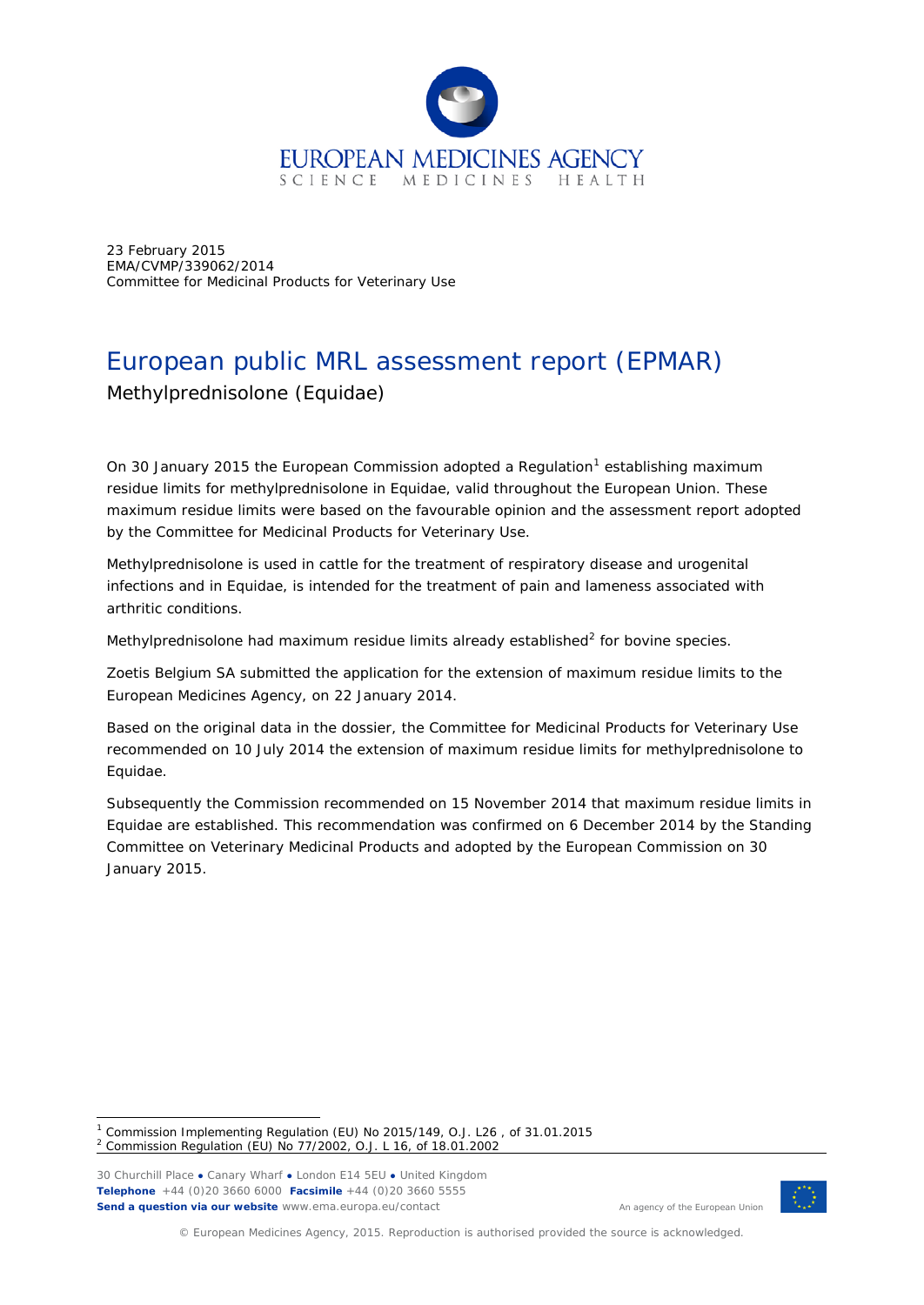# **Summary of the scientific discussion for the establishment of MRLs**

| Substance name:                  | Methylprednisolone                                                  |
|----------------------------------|---------------------------------------------------------------------|
| Therapeutic class:               | Corticoids / Glucocorticoids                                        |
| Procedure number:                | EMEA/V/MRL/002964/EXTN/0004                                         |
| Applicant:                       | Zoetis Belgium SA                                                   |
| Target species:                  | Equidae                                                             |
| Intended therapeutic indication: | Treatment of pain and lameness associated with arthritic conditions |
| Route(s) of administration:      | Intra-articular                                                     |

# **1. Introduction**

Methylprednisolone, a 6α-methyl derivative of prednisolone, is a synthetic corticosteroid, which is used in veterinary medicine as a free alcohol, and as various esters. As a free alcohol methylprednisolone is used in the treatment of respiratory disease and urogenital infections in cattle by intramuscular injection combination products with antibiotics.

Methylprednisolone is also used in the treatment of respiratory disease and urogenital infections in cattle by intramuscular injection in combination with antibiotics.

The substance is also used in human medicine (as a free alcohol, acetate, aceponate and as the sodium succinate).

Methylprednisolone was previously assessed by the CVMP and an ADI of 0.16  $\mu$ g/kg bw, i.e 9.6 µg/person, established.

Currently, methylprednisolone is included in Table 1 of the Annex to Commission Regulation (EU) No 37/2010 in accordance with the following table:

| Pharmacologically  | <b>Marker</b>           | Animal        | <b>MRLs</b>                                                                      | <b>Target</b>                            | Other      | Therapeutic                     |
|--------------------|-------------------------|---------------|----------------------------------------------------------------------------------|------------------------------------------|------------|---------------------------------|
| active substance   | residue                 | species       |                                                                                  | tissues                                  | provisions | classification                  |
| Methylprednisolone | Methyl-<br>prednisolone | <b>Bovine</b> | $10 \mu q/kg$<br>$10 \mu g/kg$<br>$10 \mu g/kg$<br>$10 \mu g/kg$<br>$2 \mu g/kg$ | Muscle<br>Fat<br>Liver<br>Kidney<br>Milk | NO ENTRY   | Corticoids /<br>Glucocorticoids |

On 22 January 2014 Zoetis Belgium SA submitted to the European Medicines Agency an application for the extension of maximum residue limits for methylprednisolone to horses.

In horses the intended use concerns methylprednisolone acetate for the treatment of pain and lameness associated with arthritic conditions. The proposed dosing regimen consists of up to two intra-articular doses of 120 mg within a 2 week interval.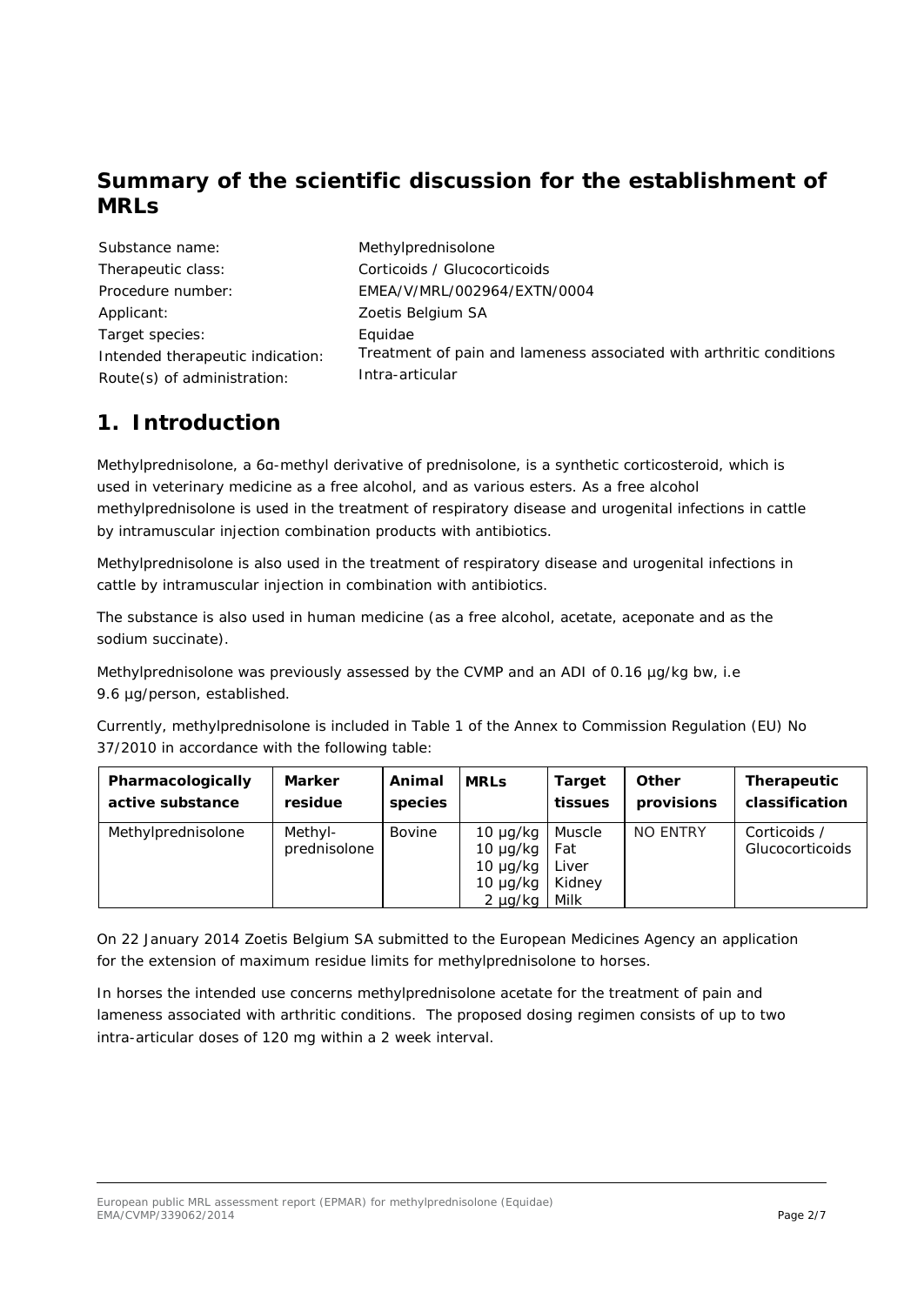# **2. Scientific risk assessment**

### *2.1. Safety assessment*

The consumer safety of methylprednisolone was previously assessed by the CVMP and a pharmacological ADI of 0.16 µg/kg bw, i.e. 9.6 µg/person established. This was based on the no observed effect level (NOEL) of 16 µg/kg bw/day, which was established in an oral study investigating tyrosine aminotransferase activity in rats, and applying a safety factor of 100.

No further assessment regarding the consumer safety of the substance is required for the purpose of this extension application.

#### *2.2. Residues assessment*

A reduced data package was submitted for evaluation taking into account that horses are considered a minor species and therefore the requirements laid down in the guideline on safety and residue data requirements for veterinary medicinal products intended for minor uses or minor species (EMEA/CVMP/SWP/66781/2005) and the note for guidance on the risk analysis approach for residues of veterinary medicinal products in food of animal origin (EMEA/CVMP/187/00-FINAL) apply.

## **2.2.1. Pharmacokinetics in target species**

No proprietary data on the pharmacokinetics of methylprednisolone acetate in horses have been presented; however, several published studies have been provided, which demonstrate that methylprednisolone acetate is readily transformed to methylprednisolone in horses.

## **2.2.2. Residue depletion studies**

A non-radiolabel residue depletion study, conducted according to GLP, was provided. Twenty horses were administered a formulation of methylprednisolone acetate at a dose of 120 mg per horse (irrespective of bodyweight) directly into the femorotibial joint (i.e. intra-articularly) as a single injection. This dose was repeated 14 days after the first administration, into the same site.

Samples of liver, kidney, muscle and peri-renal fat were taken at 12, 24, 72, 120 and 168 hours after the final treatment, from four horses per timepoint. The highest concentrations of residues were measured at the 12-hour timepoint in all tissue types, and depleted thereafter.

Mean residues at 12 hours were 31.33 µg/kg in liver, 11.04 µg/kg in kidney, 2.47 µg/kg in fat and 5.98 µg/kg in muscle. The limit of quantification of the analytical method used was 2.00 µg/kg for all tissues. Residue concentrations in all samples were below the limit of quantification by 72 hours after the final treatment, except in liver, where residues persisted at levels above the limit of quantification, but less than 3 times the limit of quantification (i.e. between  $2 - 6$  µg/kg) from 72 hours after treatment until the final timepoint at 168 hours after treatment.

#### **Selection of marker residue and ratio of marker to total residues**

The marker residue established for bovine species was the parent compound, methylprednisolone. The residue depletion study described above demonstrates that methylprednisolone is present in horse tissues and consequently, in line with the CVMP guideline on safety and residue data requirements for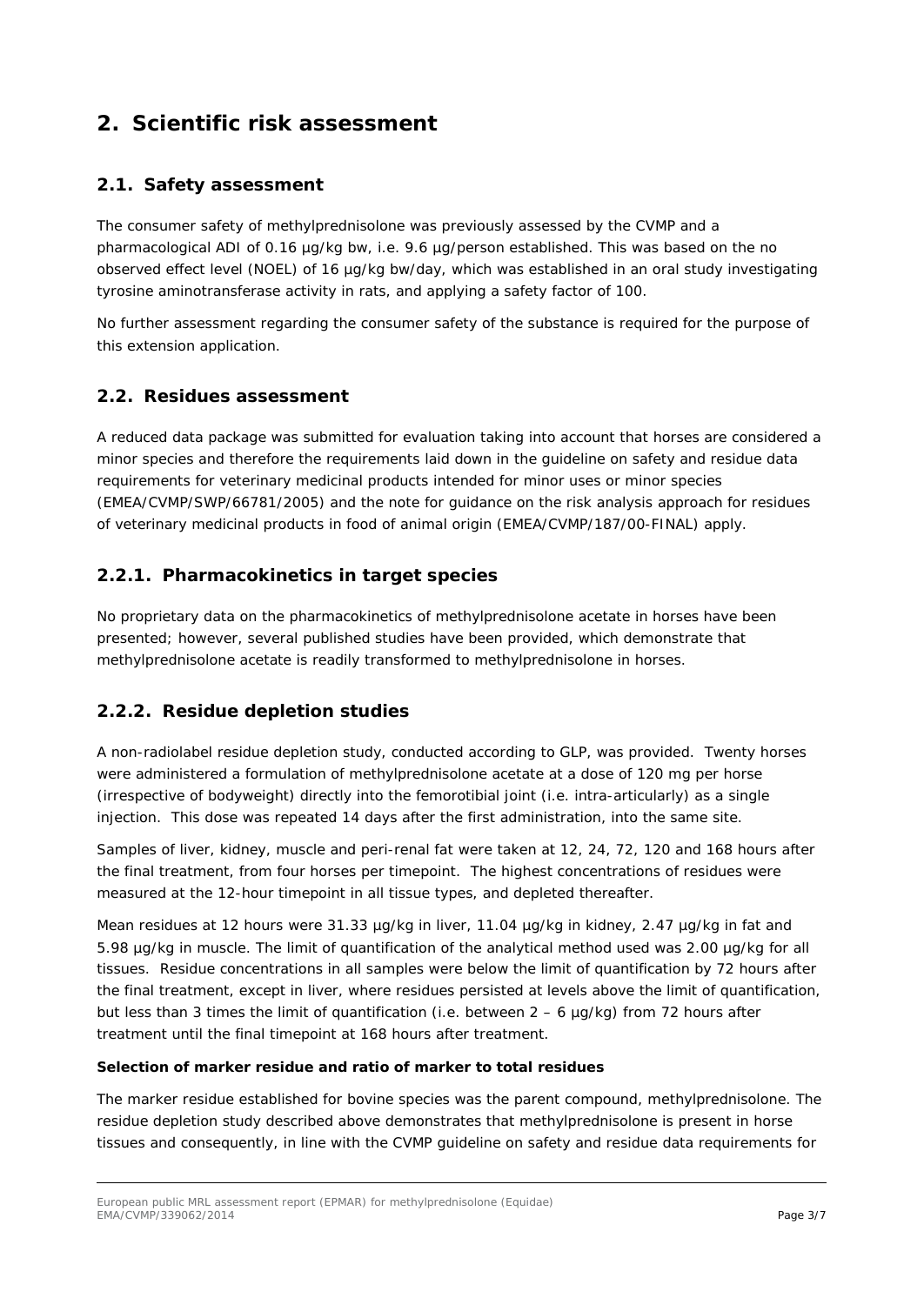veterinary medicinal products for minor uses and minor species (EMEA/CVMP/SWP/66781/2005), methylprednisolone is considered an appropriate marker for monitoring of residues in food commodities produced from treated horses. In its MRL evaluation for methylprednisolone in bovine species, the CVMP concluded that the metabolites of methylprednisolone are biologically inert and that consequently a marker to total residues ratio of 1 could be accepted. This is also considered to be the case for residues in horses.

# **2.2.3. Monitoring or exposure data**

No monitoring or exposure data other than that described elsewhere in this report were available.

#### **2.2.4. Analytical method for monitoring of residues**

An analytical method, using reversed-phase high performance liquid chromatography coupled with mass spectrometry detection (LC-MS/MS), for the assay of methylprednisolone in equine edible tissues (liver, kidney, muscle and fat) was validated in line with the requirements described in the CVMP guideline on safety and residue data requirements for veterinary medicinal products for minor uses and minor species (EMEA/CVMP/SWP/66781/2005).

Tissue samples were homogenised with a sodium acetate/methanol mixture. Methylprednisolone and flumethasone (used as internal standard) were extracted from equine tissues by solid/liquid extraction followed by solid phase extraction and were then separated on a C18 analytical column with binary gradient elution using acetic acid in purified water and methanol. Multiple reaction monitoring (MRM) experiments with electrospray ionisation (ESI) source were performed to detect ion transitions of [M+CH<sub>3</sub>COOH]<sup>-</sup> in negative ion mode. The limit of quantification in liver, kidney, muscle and fat was 2.00 µg/kg. The reported limits of detection in liver, kidney, muscle and fat were 0.173, 0.260, 0.185 and 0.413 µg/kg respectively.

The relevant European Reference laboratory has reviewed the proposed analytical method and agrees that it has been validated in line with Volume 8 of the Notice to Applicants.

## **2.2.5. Findings of EU or international scientific bodies**

No relevant reports relating to residues of methylprednisolone in horses were identified.

# **3. Risk management considerations**

#### *3.1. Potential effects on the microorganisms used for industrial food processing*

Microbiological effects are not expected for this type of substance therefore no data were required.

#### *3.2. Other relevant risk management considerations for the establishment of maximum residue limits*

Horses are considered a minor species and therefore the guideline on safety and residue data requirements for veterinary medicinal products intended for minor uses or minor species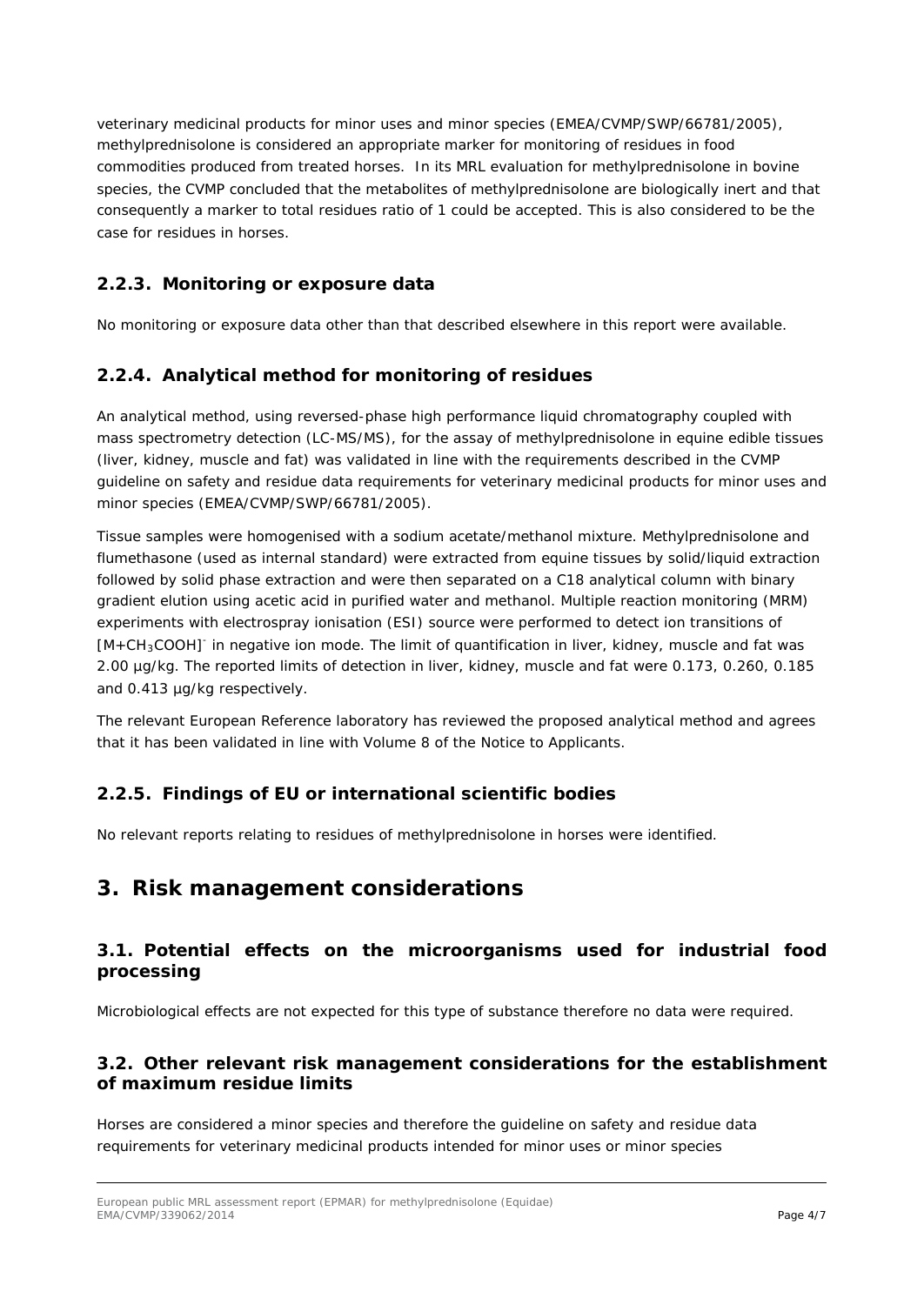(EMEA/CVMP/SWP/66781/2005) and the note for guidance on the risk analysis approach for residues of veterinary medicinal products in food of animal origin (EMEA/CVMP/187/00-FINAL) were taken into account for the evaluation of the reduced data package which complied with the requirements of the guidelines mentioned above.

# *3.3. Elaboration of MRLs*

Methylprednisolone, the marker residue established for monitoring of residues in bovine tissues, has been demonstrated to be an appropriate marker for monitoring of residues in equine tissues, and an analytical method appropriate for monitoring of residues in equine tissues has been provided. Consequently, in line with the CVMP guideline on safety and residue data requirements for veterinary medicinal products for minor uses and minor species (EMEA/CVMP/SWP/66781/2005), the MRLs established in bovine tissues can be extended to equine tissues and are as follows:

Muscle: 10 µg/kg

Fat: 10 µg/kg

Liver: 10 µg/kg

Kidney: 10 µg/kg

It is noted that in the residue depletion study conducted in horses, the route of administration was intra-articular, which is unusual for an MRL application. However, since MRLs are not route-specific, and are generally based on systemic distribution of the substance to each of the edible tissues, this is not considered to have an impact on the proposed MRLs.

The MRLs for bovine species were established after consideration of a study conducted using the intramuscular route of administration, and relatively persistent residues at the site of injection were seen. Relatively persistent residues may also be seen following intramuscular injection in horses. National authorities should take this into account for the establishment of the withdrawal period in case of an intended intramuscular administration, in order to ensure that residues at the injection site do not exceed the muscle MRL.

| <b>Tissue</b>                                      | <b>Consumption per</b><br>day (kg) | <b>Proposed MRLs</b><br>$(\mu g/kg)$ | Ratio of marker<br>to total residues | Daily intake of<br>residues (µg) |  |
|----------------------------------------------------|------------------------------------|--------------------------------------|--------------------------------------|----------------------------------|--|
|                                                    |                                    |                                      |                                      |                                  |  |
| Muscle                                             | 0.3                                | 10                                   |                                      | 3.0                              |  |
| Fat                                                | 0.05                               | 10                                   |                                      | 0.5                              |  |
| Liver                                              | 0.1                                | 10                                   |                                      | 1.0                              |  |
| Kidney                                             | 0.05                               | 10                                   |                                      | 0.5                              |  |
| Milk                                               | 1.5                                | 2                                    |                                      | 3.0                              |  |
|                                                    |                                    |                                      |                                      |                                  |  |
| Total daily intake of residues $(\mu g)$           |                                    |                                      |                                      | 8.0                              |  |
| TMDI as % pharmacological ADI (9.6 µg/person) used |                                    |                                      |                                      | 83.3%                            |  |

#### **Calculation of theoretical daily intake of residues**

Based on the proposed MRLs for equine tissues and the existing MRL for bovine milk, the theoretical maximum daily intake is calculated to be 83.3% of the ADI.

European public MRL assessment report (EPMAR) for methylprednisolone (*Equidae*) EMA/CVMP/339062/2014 Page 5/7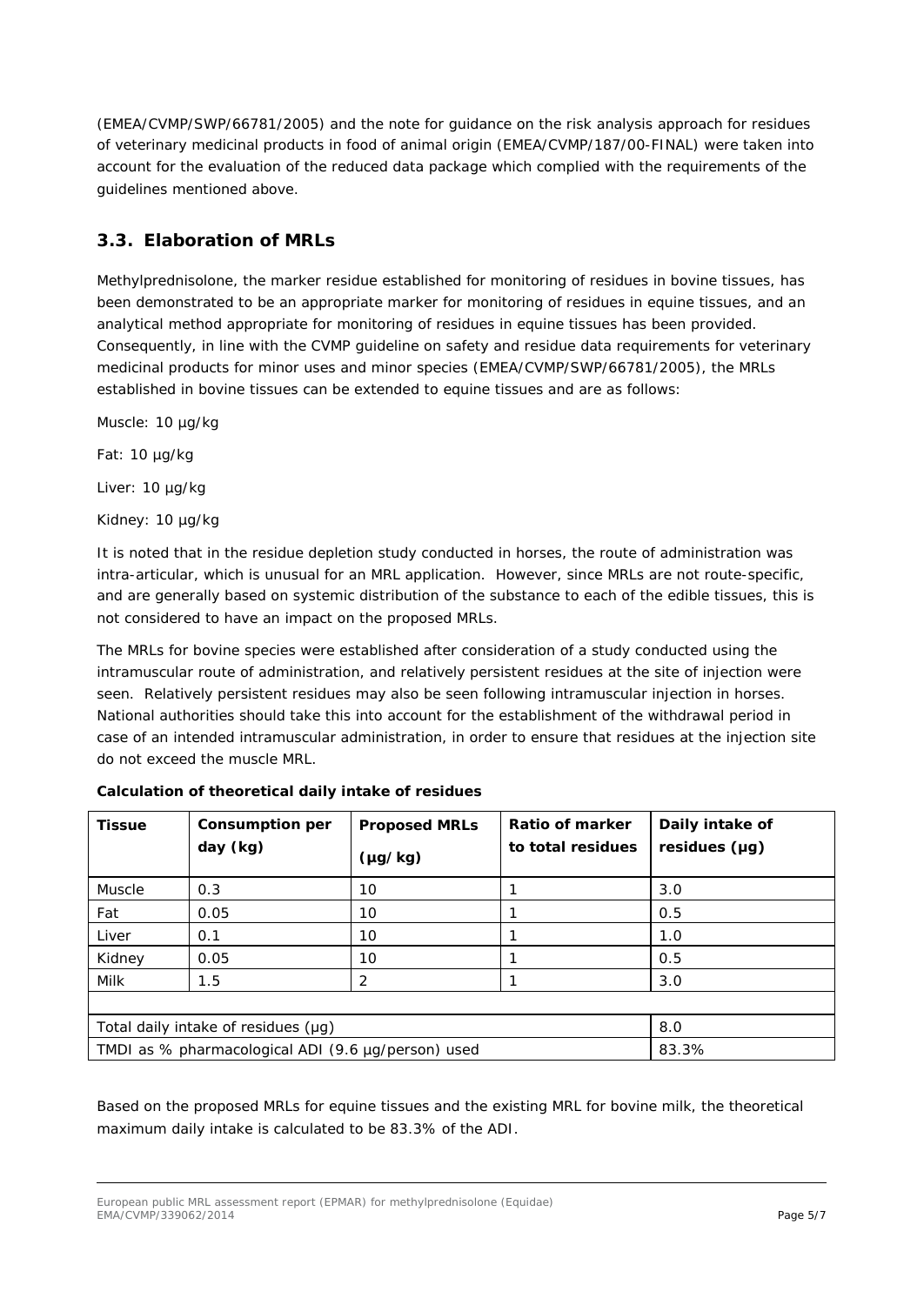# *3.4. Considerations on possible extrapolation of MRLs*

In line with Article 5 of Regulation (EC) No 470/2009, the CVMP considered the possibility of extrapolating its recommendation on maximum residue limits for methylprednisolone in horses to other food producing species and commodities. However, the horse is considered a minor species in the EU with regards to food production and consequently the residue depletion data provided were based on reduced data requirements for a minor species, in line with the CVMP Guideline on safety and residues data requirements for veterinary medicinal products intended for minor uses or minor species (EMEA/CVMP/SWP/66781/2005). The CVMP does not consider it appropriate to extrapolate MRLs derived using a reduced data package to other species.

An MRL has been established for milk of bovine species. Considering that it has been demonstrated that methylprednisolone is a suitable marker residue for both species' tissues, it is likely that this would also be the case for milk. In addition, it can be considered that the analytical method validated for monitoring of residues in bovine milk would also be expected to be applicable to horse milk. Consequently the bovine milk MRL can be extrapolated to horse milk.

## *3.5. Conclusions and recommendation for the establishment of maximum residue limits*

Having considered that:

- the pharmacological ADI of 0.16 μg/kg bw (i.e. 9.6 μg/person) was established as the overall ADI for methylprednisolone,
- the horse is considered a minor species and therefore the data requirements are those defined in the Note for guidance on the risk assessment analysis approach for residues of veterinary medicinal products in food of animal origin (EMEA/CVMP/187/00-FINAL),
- the marker residues, methylprednisolone, established for cattle also exists in horse tissues and can be retained as the marker residue for horses as well,
- an analytical method for the monitoring of residues of methylprednisolone in edible equine tissues is available,
- extrapolation of the maximum residue limit established for bovine milk to horse milk is considered appropriate;

the CVMP recommends the establishment of maximum residue limits for methylprednisolone in horse tissues and, furthermore, with reference to Article 5 of Regulation (EC) No 470/2009, recommends the extrapolation of the MRL established in bovine milk to horse milk as follows:

| <b>Pharmaco-</b><br>logically<br>active<br>substance | <b>Marker</b><br>residue | Animal<br>species | <b>MRLs</b>                                                                      | Target<br>tissues                        | Other<br>provisions | Therapeutic<br>classification     |
|------------------------------------------------------|--------------------------|-------------------|----------------------------------------------------------------------------------|------------------------------------------|---------------------|-----------------------------------|
| Methyl-<br>prednisolone                              | Methyl-<br>prednisolone  | Equidae           | $10 \mu g/kg$<br>$10 \mu g/kg$<br>$10 \mu g/kg$<br>$10 \mu g/kg$<br>$2 \mu g/kg$ | Muscle<br>Fat<br>Liver<br>Kidney<br>Milk | <b>NO ENTRY</b>     | Corticoides /<br>Glucocorticoides |